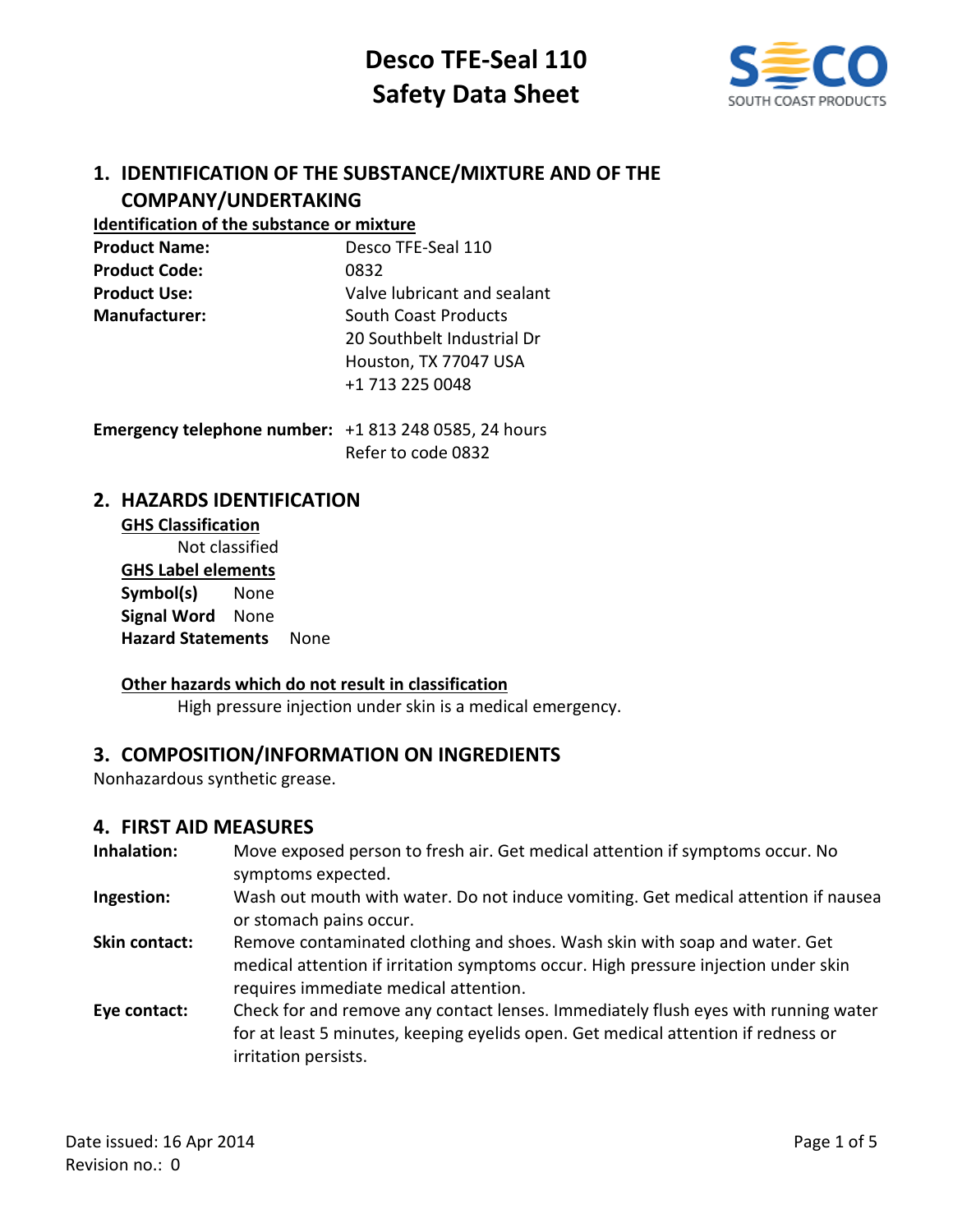

## **5. FIRE-FIGHTING MEASURES**

| Suitable media:<br><b>Not suitable:</b><br><b>Combustion products:</b> | Use dry chemical, $CO2$ , water spray (fog) or foam.<br>Do not use water jet.<br>Carbon monoxide, carbon dioxide, toxic fluoride compounds,<br>perfluoroisobutylene. |
|------------------------------------------------------------------------|----------------------------------------------------------------------------------------------------------------------------------------------------------------------|
| Special protective equipment<br>for fire-fighters:                     | Fire-fighters should wear appropriate protective equipment and self-<br>contained breathing apparatus with a full face-piece operated in<br>positive pressure mode.  |

### **6. ACCIDENTAL RELEASE MEASURES**

**Personal precautions:** Wear appropriate personal protection equipment (see section 8). **Environmental precautions**: Causes slipping hazard. Recover free product. If small amount, clean residue with soap and water. Otherwise use suitable oil adsorbent. Dispose of material in accordance with all regulations. Keep product out of sewers and watercourses. Advise authorities if large amounts of product enters waterways or extensive land areas.

#### **7. HANDLING AND STORAGE**

**Handling:** Wear appropriate personal protection equipment (see section 8). Do not eat, drink or smoke when using. Wash thoroughly after handling. Follow good hygiene and housekeeping practices. **Storage:** Store in cool dry area in original or equivalent container in accordance with all regulations. Do not expose to extreme heat or flame. Store below 65°C, away from strong oxidizers and acids.

## **8. EXPOSURE CONTROLS/PERSONAL PROTECTION**

| <b>Control parameters:</b>   | No occupational exposure limits.                                                  |
|------------------------------|-----------------------------------------------------------------------------------|
| <b>Engineering controls:</b> | Use with adequate ventilation.                                                    |
| <b>Eye/face protection:</b>  | Safety glasses. Ensure eye bath is to hand.                                       |
| Hand protection:             | Protective gloves if prolonged or repeated contact is unavoidable.                |
| Skin protection:             | No additional protection required beyond normal industrial attire is<br>required. |

**Respiratory protection:** No special measures required.

## **9. PHYSICAL AND CHEMICAL PROPERTIES**

| <b>Appearance and odor:</b>      | Gray grainy semi-solid, mild odor   |
|----------------------------------|-------------------------------------|
| pH:                              | Not applicable, insoluble in water  |
| Flash point:                     | >230°C (450°F) (Cleveland open cup) |
| <b>Evaporation rate:</b>         | No data                             |
| <b>Upper flammability limit:</b> | No data                             |
| Lower flammability limit:        | No data                             |
| Vapor pressure:                  | No data                             |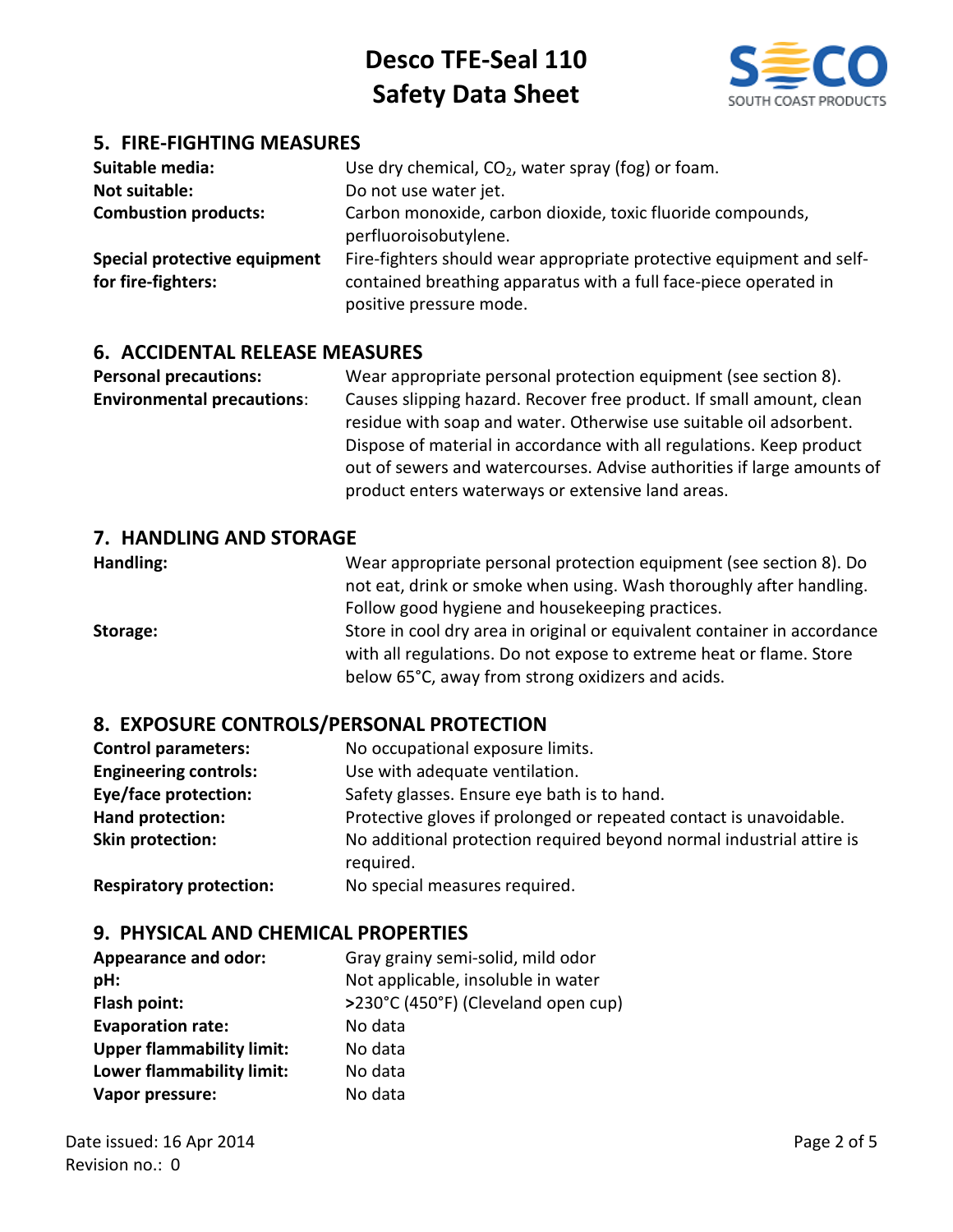

| Vapor density:           | No data                                                           |
|--------------------------|-------------------------------------------------------------------|
| <b>Relative density:</b> | 1.1                                                               |
| Solubility:              | Insoluble in water, soluble in alcohols and petroleum distillates |
| Viscosity:               | Cone penetration (ASTM D217) 280-320                              |

#### **10. STABILITY AND REACTIVITY**

| <b>Chemical stability:</b>     | <b>Stable</b>                                                                      |
|--------------------------------|------------------------------------------------------------------------------------|
| <b>Conditions to avoid:</b>    | Extreme heat                                                                       |
| Incompatible materials:        | Strong oxidizers                                                                   |
| <b>Hazardous decomposition</b> |                                                                                    |
| products:                      | Carbon monoxide, carbon dioxide, toxic fluoride compounds,<br>perfluoroisobutylene |

#### **11. TOXICOLOGICAL INFORMATION**

| <b>Acute toxicity:</b>         | No ingredients reported to be acutely toxic.                                               |
|--------------------------------|--------------------------------------------------------------------------------------------|
| Irritation:                    | May cause mechanical irritation and redness on contact with eyes.                          |
| <b>Corrosivity:</b>            | No ingredients reported to be corrosive.                                                   |
| Sensitization:                 | No ingredients reported to be respiratory or skin sensitizers.                             |
| <b>Germ cell mutagenicity:</b> | No ingredients reported to have mutagenic effects.                                         |
| Carcinogenicity:               | No ingredients reported to be carcinogenic.                                                |
| <b>Reproductive toxicity:</b>  | No ingredients reported to have reproductive effects.                                      |
| STOT - single exposure:        | No ingredients reported to have specific target organ toxicity single<br>exposure effects. |
| STOT - repeated exposure:      | Product may remove oils from skin with repeated or prolonged<br>exposure.                  |
| <b>Aspiration hazard:</b>      | No data available.                                                                         |

#### **12. ECOLOGICAL INFORMATION**

| Ecotoxicity:               | No ingredients reported to be dangerous for the environment. |
|----------------------------|--------------------------------------------------------------|
| Persistence/degradability: | No data available.                                           |
| <b>Mobility:</b>           | No data available.                                           |

#### **13. DISPOSAL CONSIDERATIONS**

Waste disposal: Generation of waste should be avoided or minimized where possible. Empty containers may contain residue. Dispose of non-recyclable material via licensed waste disposal operator. Follow all applicable regulations.

#### **14. TRANSPORT INFORMATION**

| DOT (US): | Not regulated |
|-----------|---------------|
| IMDG:     | Not regulated |
| IATA:     | Not regulated |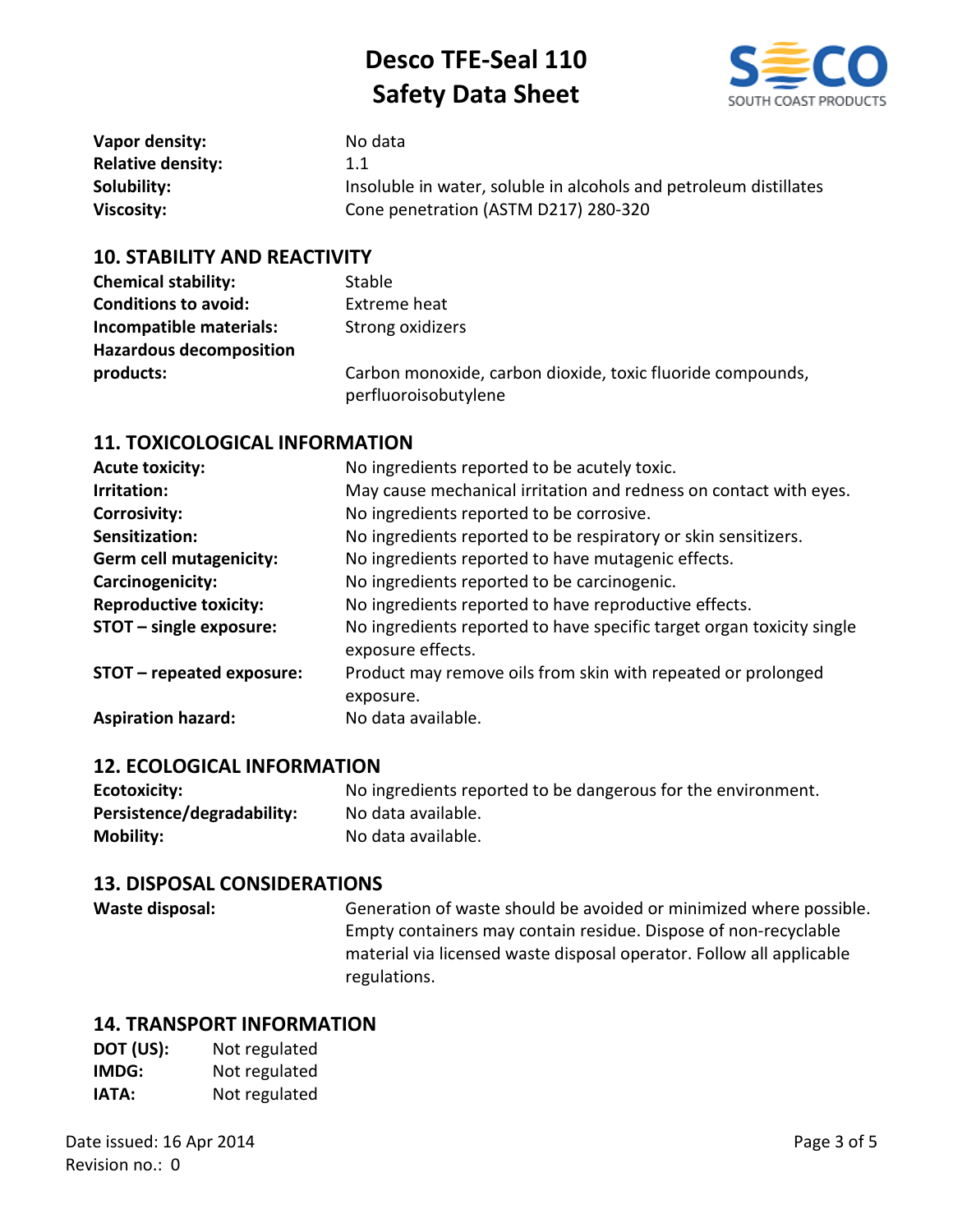

## **15. REGULATORY INFORMATION**

#### **US Regulations**

No ingredient in this product is subject to the reporting requirements of SARA Section 302 (40 CFR 355 Appendix A), SARA Section 313 (40 CFR 372.65) or CERCLA (40 CFR 302.4)

#### **State Regulations**

**California Prop 65**: No ingredients listed **Massachusetts Right to Know**: No ingredients listed **New Jersey Right to Know**: No ingredients listed **Pennsylvania RTK Hazardous Substances**: No ingredients listed

**United States inventory (TSCA):** All ingredients listed or exempt.

#### **International regulations**

**Canada: WHMIS Classification**: Not controlled. **WHMIS**: This product has been classified according to the hazard criteria of the CPR and the MSDS contains all of the information required by the CPR. **Canada Domestic Substances List**: All ingredients listed or exempt. **Europe inventory (EINECS):** All ingredients listed or exempt. **Australia inventory (AICS):** All ingredients listed or exempt. **China inventory (IECSC):** All ingredients listed or exempt. **New Zealand Inventory of Chemicals (NZIoC):** All ingredients listed or exempt. **Philippines inventory (PICCS):** All ingredients listed or exempt.

#### **16. OTHER INFORMATION**

**Hazardous Material Information System (USA):** 

| <b>HEALTH</b>              | o |
|----------------------------|---|
| <b>FIRE</b>                |   |
| <b>REACTIVITY</b>          | Ω |
| <b>PERSONAL PROTECTION</b> | в |



**Revision information:** Original GHS issue.

## **END OF SAFETY DATA SHEET**